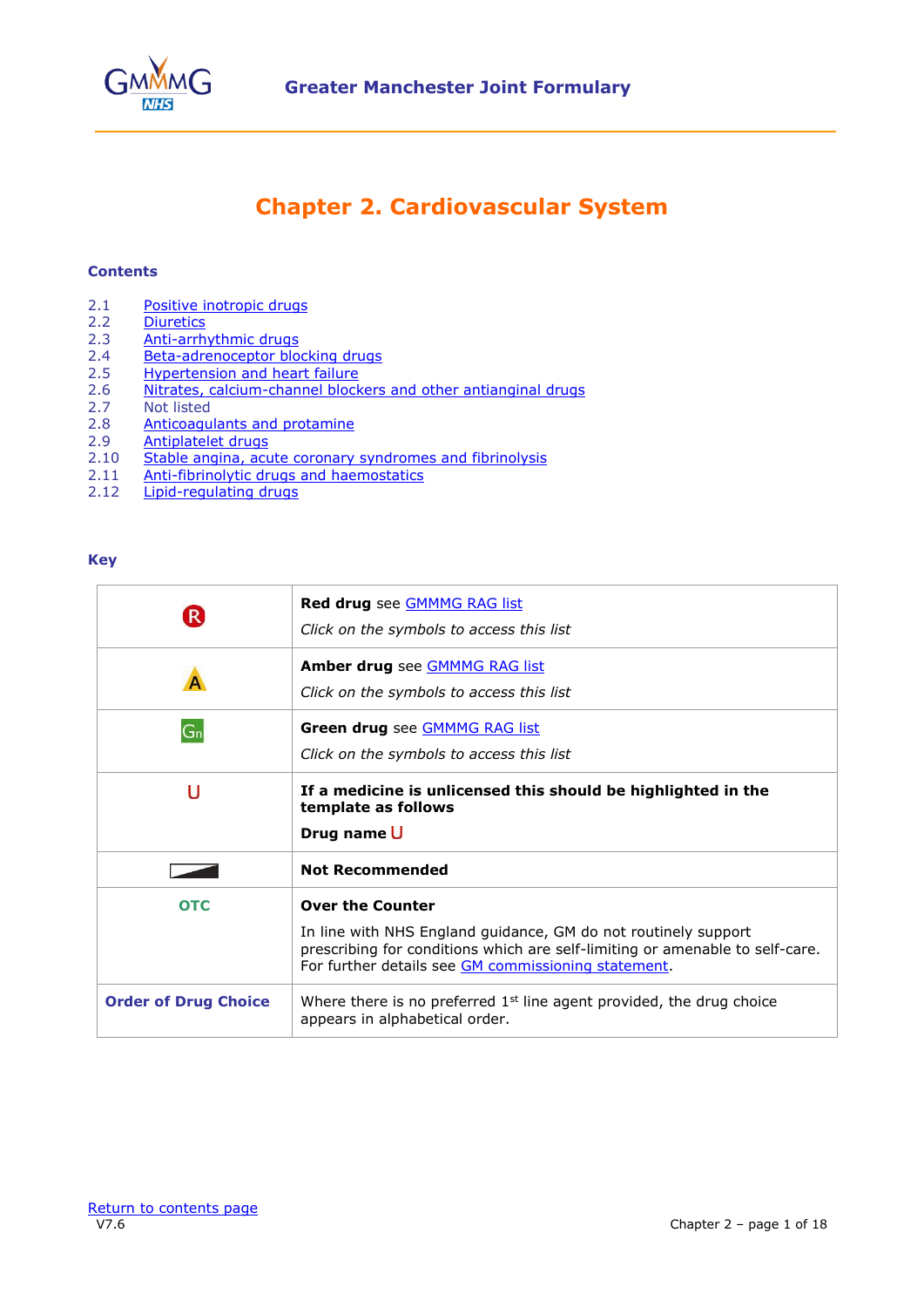

## **Additional notes for chapter 2**

Monitoring of renal function and electrolytes is required for many of drugs covered in this chapter, especially in patients who are on multiple drug therapy. Ensure appropriate monitoring for following drugs or groups of drugs:

Digoxin – monitor for signs of toxicity especially in elderly. NB hypokalaemia can predispose to digitalis toxicity. Caution when used with diuretics.

Potassium-sparing diuretics – monitor for hyperkalaemia and hypovolaemia, especially in people taking other diuretics and/or ACE inhibitors.

Low molecular weight heparins - monitor full blood count and potassium levels regularly.

Remember that some medications require to be titrated to ensure achieving optimal results, especially in heart failure and post-MI patients. Follow specific NICE guidance when optimizing therapy with:

- ACE- inhibitors
- ARBs
- statins
- beta blockers.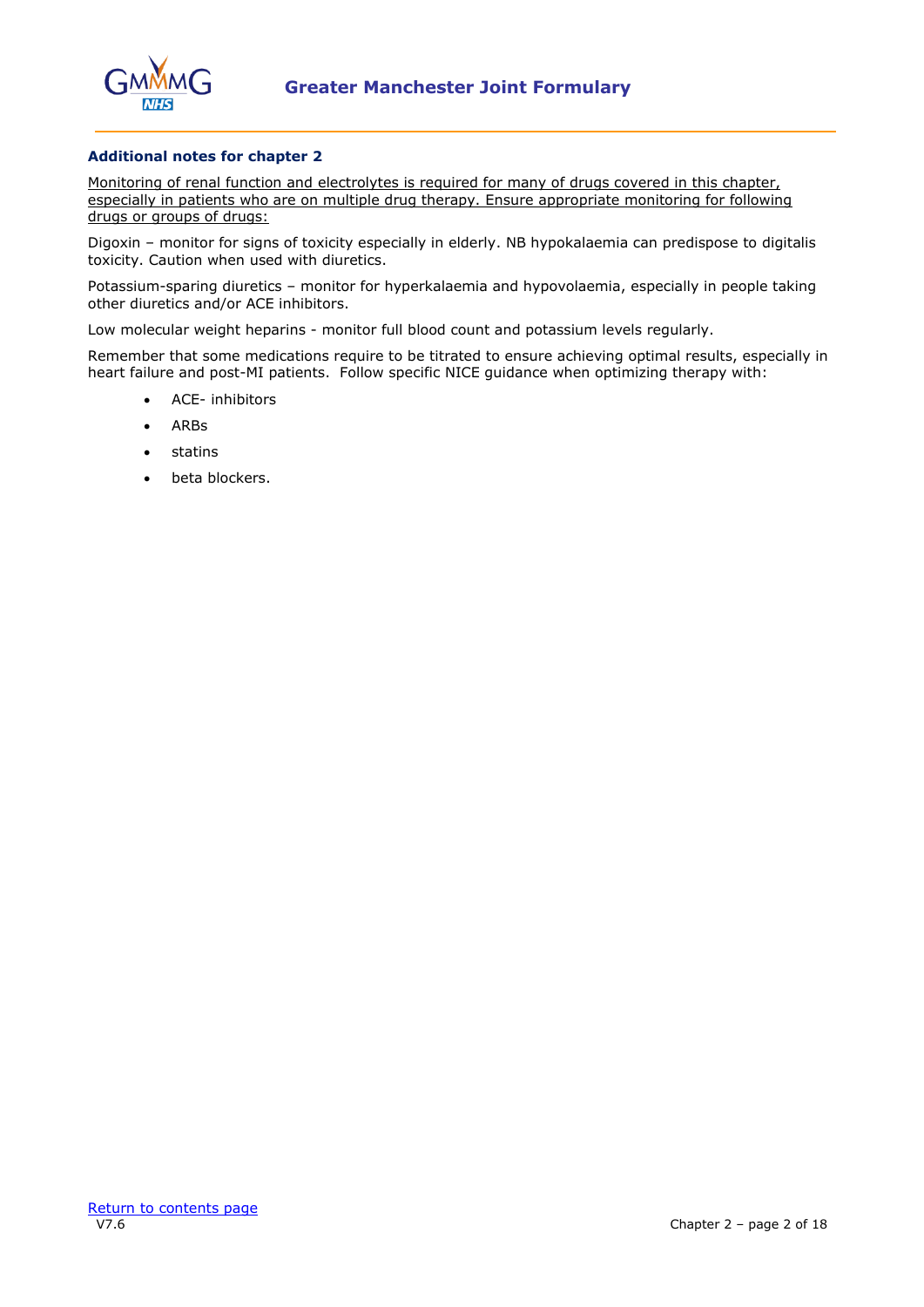

<span id="page-2-0"></span>

| <b>BNF chapter</b> | 2.                               | <b>Cardiovascular system</b>             |                                                              |
|--------------------|----------------------------------|------------------------------------------|--------------------------------------------------------------|
| <b>Section</b>     | 2.1                              | <b>Positive inotropic drugs</b>          |                                                              |
| <b>Subsection</b>  | 2.1.1.                           | <b>Cardiac glycosides</b>                |                                                              |
|                    | <b>Digoxin</b><br>250 micrograms | Tablets 62.5 micrograms, 125 micrograms, | NICE CG180: Atrial fibrillation<br>NICE NG106: Heart failure |

<span id="page-2-1"></span>

| <b>BNF chapter</b>                | 2.<br><b>Cardiovascular system</b>               |                                                                                                                                        |
|-----------------------------------|--------------------------------------------------|----------------------------------------------------------------------------------------------------------------------------------------|
| <b>Section</b>                    | <b>Diuretics</b><br>2.2                          |                                                                                                                                        |
| <b>Do Not</b><br><b>Prescribe</b> | <b>Diuretics with potassium</b>                  | Criterion 2 (see RAG list)                                                                                                             |
| <b>Subsection</b>                 | <b>Thiazides and related diuretics</b><br>2.2.1  |                                                                                                                                        |
| <b>First choice</b>               | Indapamide<br>Tablets 2.5mg                      | NICE CG127: Hypertension                                                                                                               |
| <b>Alternatives</b>               | <b>Bendroflumethiazide</b><br>Tablets 2.5mg, 5mg |                                                                                                                                        |
|                                   |                                                  |                                                                                                                                        |
| <b>Subsection</b>                 | 2.2.2<br><b>Loop diuretics</b>                   |                                                                                                                                        |
| <b>First choice</b>               | <b>Furosemide</b><br>Tablets 20mg, 40mg, 500mg   | NICE NG148: Acute kidney injury                                                                                                        |
| <b>Alternative</b>                | <b>Bumetanide</b><br>Tablets 1mg, 5mg            |                                                                                                                                        |
|                                   |                                                  |                                                                                                                                        |
| <b>Subsection</b>                 | <b>Potassium-sparing diuretics</b><br>2.2.3      |                                                                                                                                        |
|                                   | <b>Amiloride</b><br>Tablets 5mg                  | NICE NG106: Heart failure                                                                                                              |
| <b>Subsection</b>                 | <b>Aldosterone antagonists</b>                   |                                                                                                                                        |
|                                   | <b>Eplerenone</b><br>Tablets 25mg, 50mg          | <b>Gn</b> following specialist initiation<br>NICE NG185: Acute coronary syndromes<br>NICE NG106: Heart failure                         |
|                                   | Spironolactone<br>Tablets 25mg, 50mg, 100mg      | MHRA DSU: Spironolactone and renin-angiotensin<br>system drugs in heart failure: risk of potentially<br>fatal hyperkalaemia (Feb 2016) |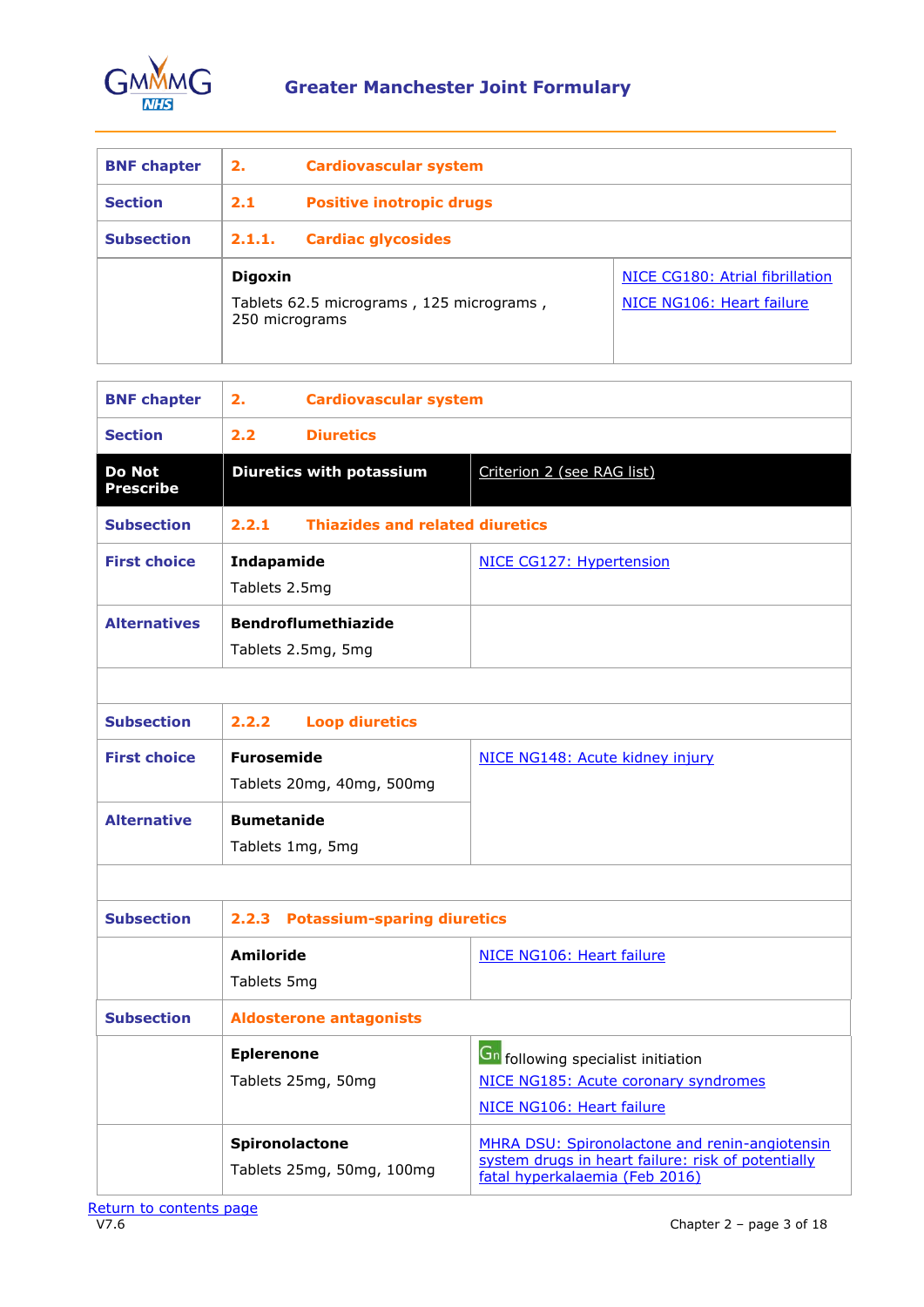

|                                                                                                                                                                |                                                        | NICE NG106: Heart failure                    |  |
|----------------------------------------------------------------------------------------------------------------------------------------------------------------|--------------------------------------------------------|----------------------------------------------|--|
|                                                                                                                                                                |                                                        | NICE CG127: Hypertension                     |  |
|                                                                                                                                                                |                                                        | NICE NG185: Acute coronary syndromes         |  |
| <b>Additional notes</b>                                                                                                                                        |                                                        |                                              |  |
| Spironolactone is significantly cheaper than eplerenone; however, there is no data available to compare<br>cost effectiveness in particular group of patients. |                                                        |                                              |  |
| <b>Subsection</b>                                                                                                                                              | 2.2.4 Potassium-sparing diuretics with other diuretics |                                              |  |
|                                                                                                                                                                | Co-amilofruse                                          | Do not use combined preparations first line. |  |
|                                                                                                                                                                |                                                        |                                              |  |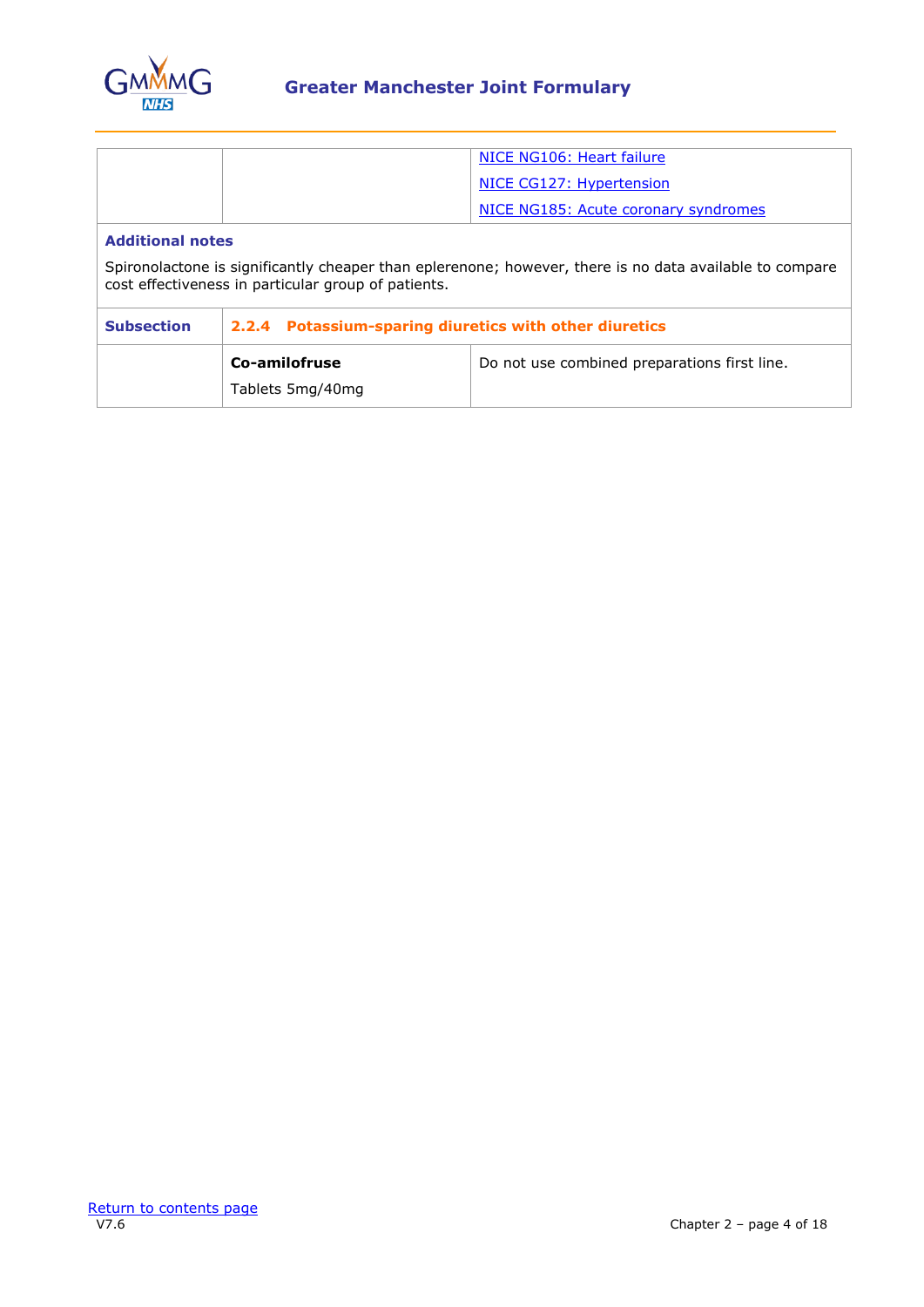

<span id="page-4-0"></span>

| <b>BNF chapter</b>                               | 2.<br><b>Cardiovascular system</b>                               |                                                                                                                                                   |
|--------------------------------------------------|------------------------------------------------------------------|---------------------------------------------------------------------------------------------------------------------------------------------------|
| <b>Section</b>                                   | 2.3<br><b>Anti-arrhythmic drugs</b>                              |                                                                                                                                                   |
| <b>Subsection</b>                                | 2.3.2 Drugs for arrhythmias (specialist initiation only)         |                                                                                                                                                   |
| Supraventricular<br>& ventricular<br>arrhythmias | Amiodarone (specialist initiation only)<br>Tablets 100mg, 200mg  | A shared care protocol<br>in development                                                                                                          |
|                                                  |                                                                  | NICE CG180: Atrial<br>fibrillation                                                                                                                |
|                                                  |                                                                  | <b>MHRA DSU: Amiodarone</b><br>(Cordarone X): reminder of<br>risks of treatment and need<br>for patient monitoring and<br>supervision, March 2022 |
|                                                  | Amiodarone                                                       | <sup>R</sup>                                                                                                                                      |
|                                                  | Injection                                                        | NHS England Items which<br>should not be routinely<br>prescribed in primary care:<br><b>Guidance for CCGs</b>                                     |
|                                                  | Flecainide (specialist initiation only)<br>Tablets 50mg, 100mg   | <b>Gn</b> following specialist<br>initiation                                                                                                      |
|                                                  |                                                                  | NICE CG180: Atrial<br>fibrillation                                                                                                                |
| <b>Supraventricular</b><br>arrhythmias           | <b>Dronedarone</b> (specialist initiation only)<br>Tablets 400mg | <b>Gn</b> following specialist<br>initiation. Regular<br>monitoring required, see<br><b>SPC</b>                                                   |
|                                                  |                                                                  | <b>MHRA DSU: dronedarone</b><br>monitoring, Oct 2011                                                                                              |
|                                                  |                                                                  | NICE TA197: Atrial<br>fibrillation - dronedarone                                                                                                  |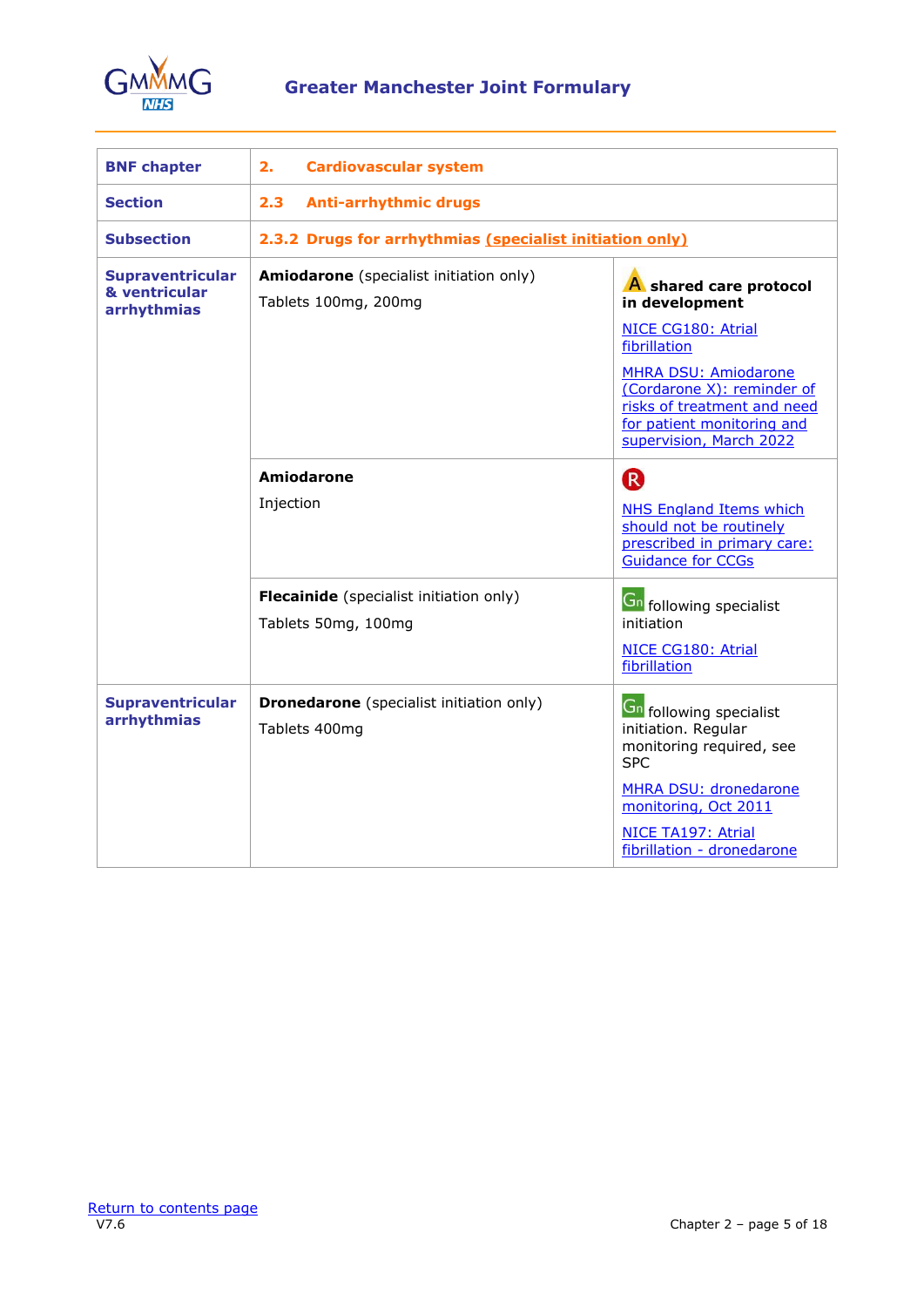

<span id="page-5-0"></span>

| <b>BNF chapter</b>                | 2.<br><b>Cardiovascular system</b>                                                                                       |                                                                          |  |
|-----------------------------------|--------------------------------------------------------------------------------------------------------------------------|--------------------------------------------------------------------------|--|
| <b>Section</b>                    | <b>Beta-adrenoceptor blocking drugs</b><br>2.4                                                                           |                                                                          |  |
| <b>First choice</b>               | <b>Bisoprolol</b><br>Tablets 1.25mg, 2.5mg, 3.75mg, 5mg, 7.5mg, 10mg                                                     | NICE CG180: Atrial<br>fibrillation<br>NICE NG106: Heart<br>failure       |  |
| dependant on<br><b>indication</b> | <b>Carvedilol</b><br>Tablets 3.125mg, 6.25mg, 12.5mg, 25mg                                                               | NICE CG127:<br><b>Hypertension</b>                                       |  |
|                                   | Labetalol (pregnancy)<br>Tablets 100mg, 200mg, 400mg                                                                     | NICE CG126: Stable<br>angina<br><b>NICE NG185: Acute</b>                 |  |
|                                   | <b>Propranolol</b> (non-cardiovascular indications)<br>Tablets 10mg, 40mg, 80mg<br>Modified release capsules 80mg, 160mg | coronary syndromes<br>NICE CG107:<br><b>Hypertension in</b><br>pregnancy |  |
| <b>Alternative</b>                | <b>Atenolol</b><br>Tablets 25mg, 50mg, 100mg                                                                             | NICE NG208: Heart<br>valve disease presenting<br>in adults               |  |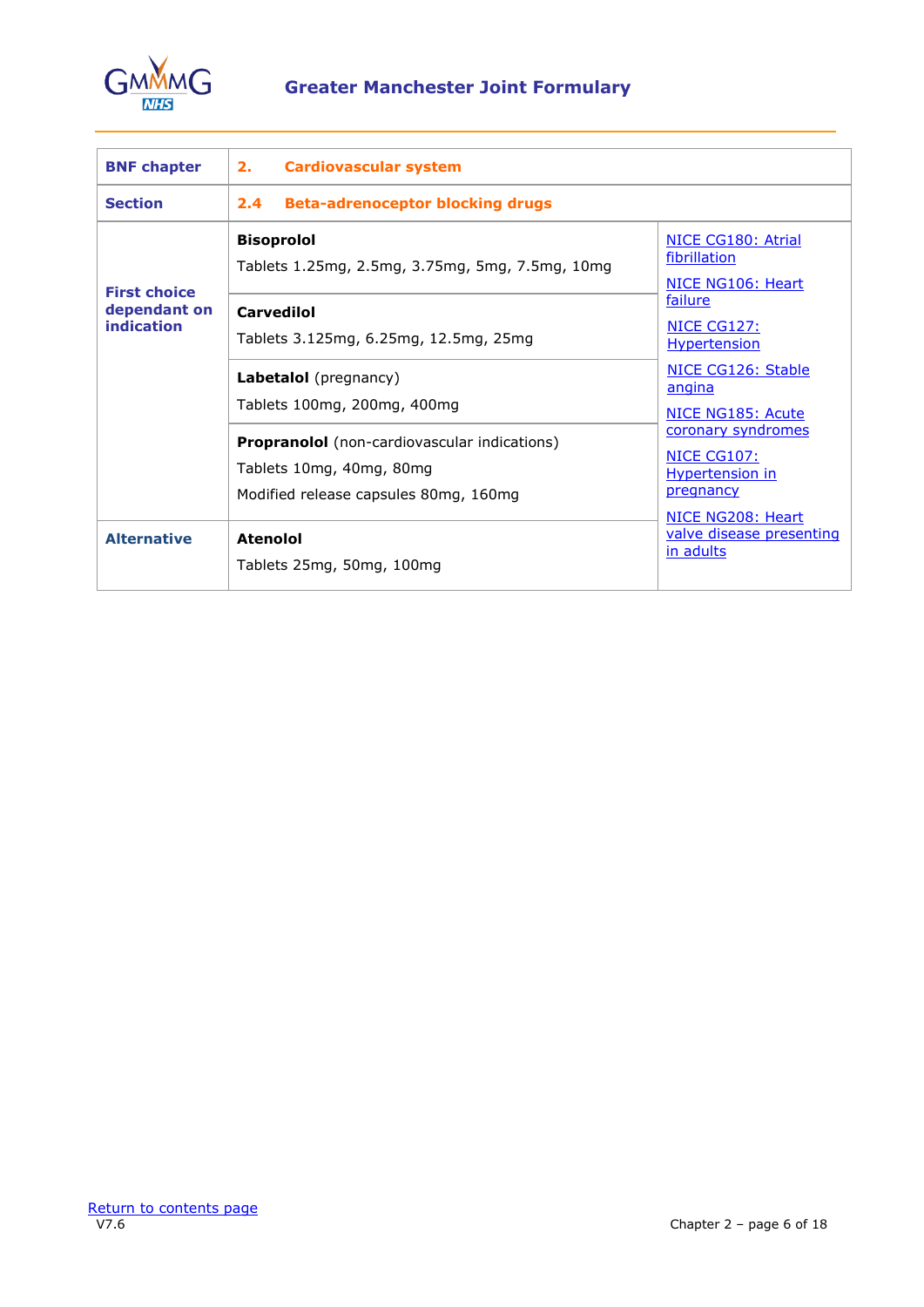

<span id="page-6-0"></span>

| <b>BNF chapter</b>                       | <b>Cardiovascular system</b><br>2.                                    |                                                                                                           |
|------------------------------------------|-----------------------------------------------------------------------|-----------------------------------------------------------------------------------------------------------|
| <b>Section</b>                           | 2.5<br><b>Hypertension and heart failure</b>                          |                                                                                                           |
| NICE NG106: Heart failure                |                                                                       |                                                                                                           |
|                                          | NICE NG133: Hypertension in pregnancy                                 |                                                                                                           |
| NICE NG136: Hypertension                 |                                                                       |                                                                                                           |
| <b>Subsection</b>                        | 2.5.1<br>Vasodilator antihypertensive drugs                           |                                                                                                           |
| <b>First choice</b>                      | <b>Hydralazine</b>                                                    |                                                                                                           |
|                                          | Tablets 25mg, 50mg                                                    |                                                                                                           |
|                                          |                                                                       |                                                                                                           |
| <b>Subsection</b>                        | <b>Centrally acting antihypertensive drugs</b><br>2.5.2               |                                                                                                           |
|                                          | Methyldopa (pregnancy)                                                |                                                                                                           |
|                                          | Tablets 125mg, 250mg, 500mg                                           |                                                                                                           |
|                                          | Moxonidine (specialist initiation only)                               | <b>Gn</b> Following specialist initiation                                                                 |
|                                          | Tablets 200micrograms, 300micrograms,<br>400microgarms                |                                                                                                           |
| <b>Subsection</b><br><b>First choice</b> | 2.5.4<br><b>Alpha-adrenoceptor blocking drugs</b><br><b>Doxazosin</b> |                                                                                                           |
|                                          |                                                                       |                                                                                                           |
|                                          | Tablets 1mg, 2mg, 4mg                                                 |                                                                                                           |
| Do Not<br>Prescribe                      | <b>Doxazosin modified release</b>                                     | Criterion 2 (see RAG list)                                                                                |
| <b>Subsection</b>                        | 2.5.5 Drugs affecting the renin-angiotensin system                    |                                                                                                           |
|                                          | Sacubitril/Valsartan (Entresto® ▼)                                    | <b>Gn</b> Following specialist initiation                                                                 |
|                                          | Tablets 24mg/26mg, 49mg/51mg, 97mg/103mg                              | NICE TA388: Sacubitril valsartan                                                                          |
|                                          |                                                                       | for treating symptomatic chronic<br>heart failure with reduced ejection                                   |
|                                          |                                                                       | fraction                                                                                                  |
|                                          | Angiotensin-converting enzyme inhibitor<br>2.5.5.1                    |                                                                                                           |
| <b>First choice</b>                      | Lisinopril                                                            | <b>MHRA DSU: Spironolactone and</b>                                                                       |
| dependent on<br>indication               | Tablets 2.5mg, 5mg, 10mg, 20mg                                        | renin-angiotensin system drugs in<br>heart failure: risk of potentially<br>fatal hyperkalaemia (Feb 2016) |
|                                          | Perindopril erbumine                                                  | NICE NG185: Acute coronary                                                                                |
|                                          | Tablets 2mg, 4mg, 8mg                                                 | syndromes                                                                                                 |
|                                          |                                                                       |                                                                                                           |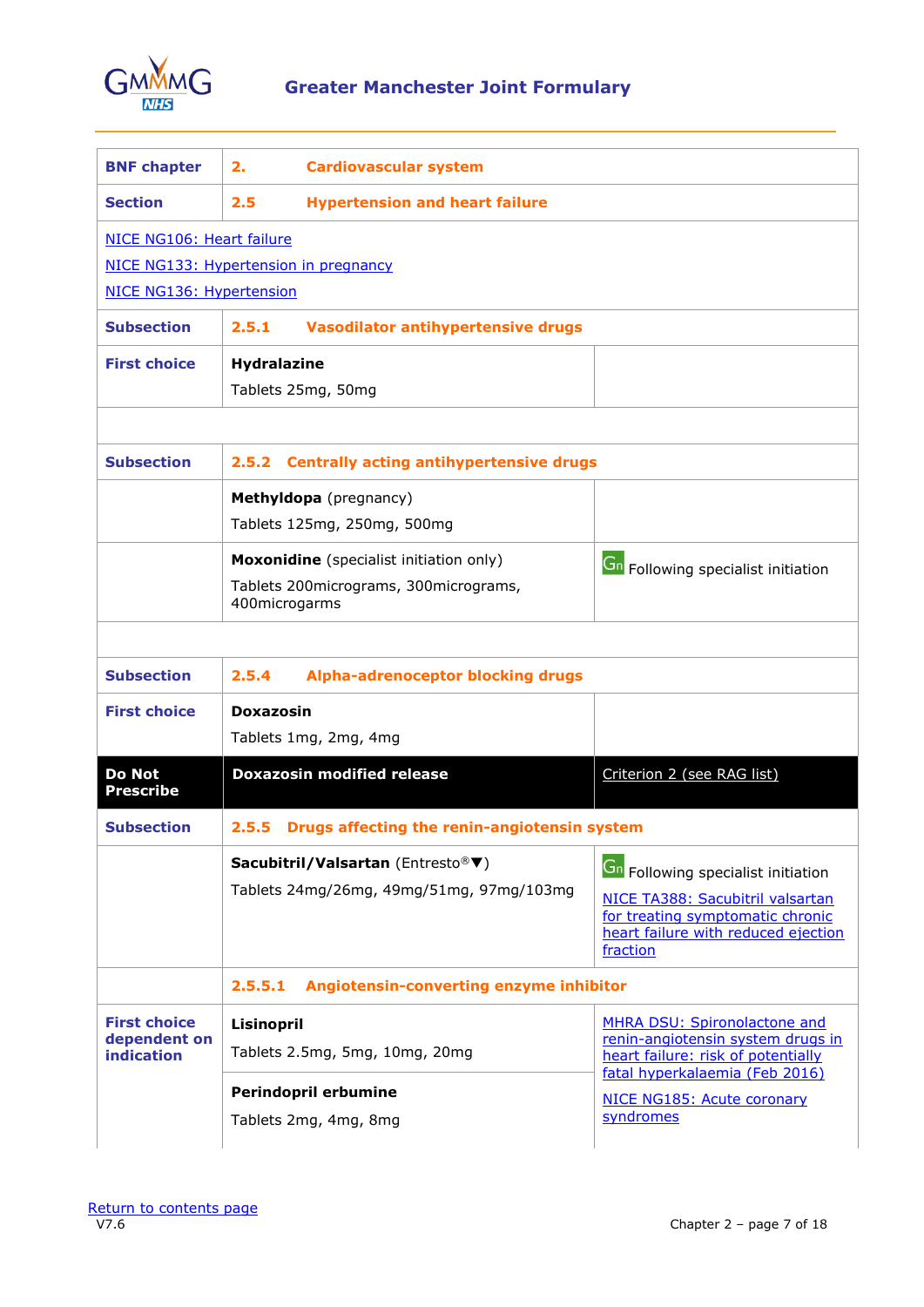

|                     | Ramipril<br>Capsules 1.25mg, 2.5mg, 5mg, 10mg | NICE CG187: Acute heart failure:<br>diagnosing and managing acute<br>heart failure in adults |
|---------------------|-----------------------------------------------|----------------------------------------------------------------------------------------------|
| Do Not<br>Prescribe | <b>Perindopril arginine</b><br>Tablets        | Criterion 2 (see RAG list)                                                                   |

# **Additional notes**

Perindopril should be prescribed generically. Perindopril arginine (Coversyl Arginine®) is not dose equivalent.

| <b>Do Not</b><br>Prescribe                                                                                                        | <b>RESPeRATE®</b><br>Medical device       | Criterion 2 (see RAG list)                                                                                                                 |
|-----------------------------------------------------------------------------------------------------------------------------------|-------------------------------------------|--------------------------------------------------------------------------------------------------------------------------------------------|
| <b>Subsection</b>                                                                                                                 | <b>Miscellaneous</b>                      |                                                                                                                                            |
|                                                                                                                                   | <b>Dapagliflozin</b><br>Tablets 5mg, 10mg | <b>Gn</b> following specialist advice<br>NICE TA679: Dapagliflozin for<br>treating chronic heart failure with<br>reduced ejection fraction |
| <b>Additional information</b><br>MHRA DSU: SGLT2 inhibitors: updated advice on the risk of diabetic ketoacidosis, April 2016      |                                           |                                                                                                                                            |
| MHRA DSU: SGLT2 inhibitors: updated advice on increased risk of lower limb amputation (mainly toes),<br>March 2017                |                                           |                                                                                                                                            |
| MHRA DSU: SGLT2 inhibitors: reports of Fournier's gangrene (necrotising fasciitis of the genitalia or<br>perineum), February 2019 |                                           |                                                                                                                                            |

[MHRA DSU: SGLT2 inhibitors: monitor ketones in blood during treatment interruption for surgical](https://www.gov.uk/drug-safety-update/sglt2-inhibitors-monitor-ketones-in-blood-during-treatment-interruption-for-surgical-procedures-or-acute-serious-medical-illness)  [procedures or acute serious medical illness, March 2020](https://www.gov.uk/drug-safety-update/sglt2-inhibitors-monitor-ketones-in-blood-during-treatment-interruption-for-surgical-procedures-or-acute-serious-medical-illness)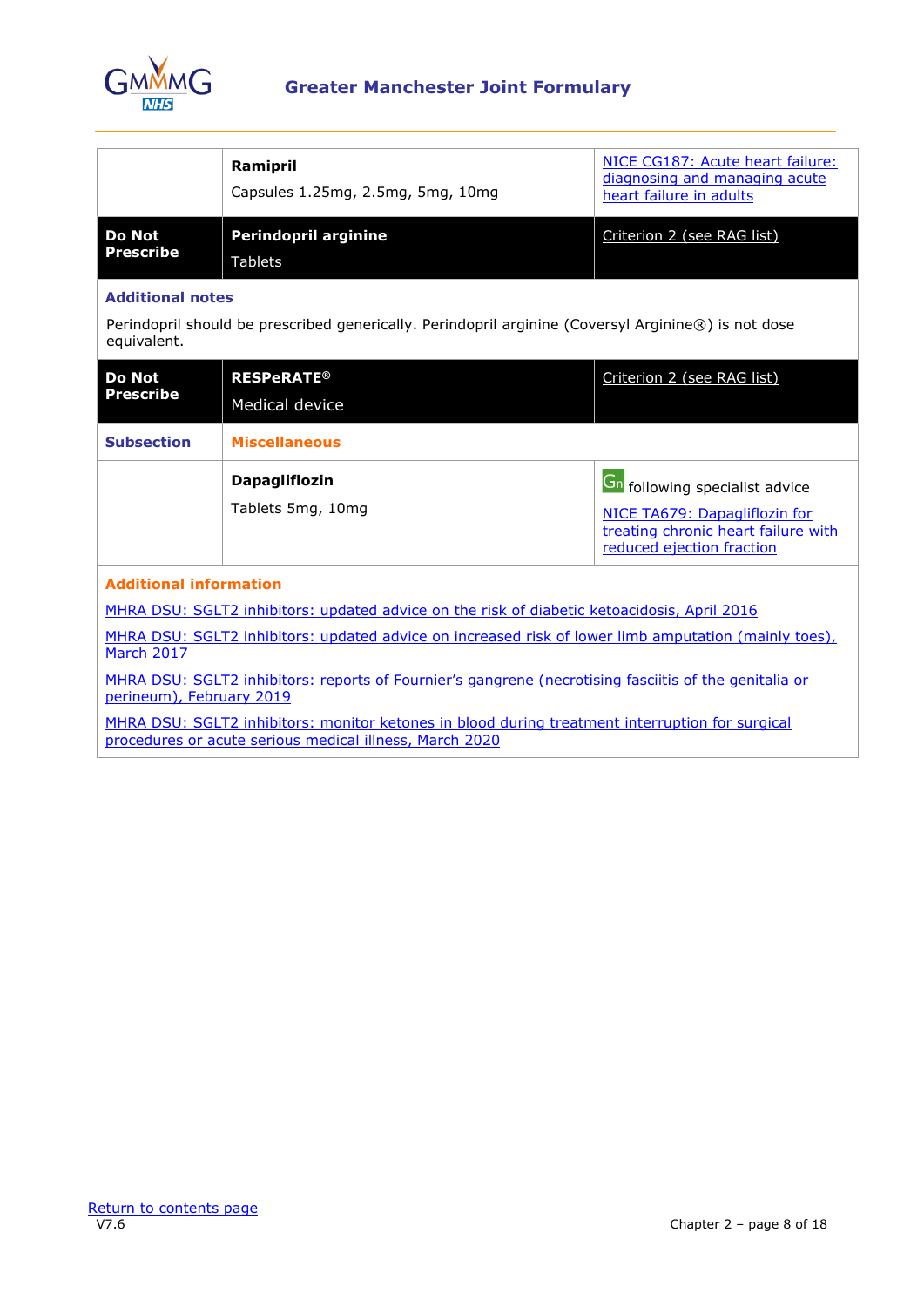

|                                                   | 2.5.5.2 Angiotensin-II receptor antagonists (ARB)                                                                                                                                                                                                                     |                                                                                                        |  |
|---------------------------------------------------|-----------------------------------------------------------------------------------------------------------------------------------------------------------------------------------------------------------------------------------------------------------------------|--------------------------------------------------------------------------------------------------------|--|
| <b>First choice</b><br>dependent on<br>indication | Candesartan<br>Tablets 2mg, 4mg, 8mg, 16mg, 32mg                                                                                                                                                                                                                      | <b>MHRA DSU:</b><br>Spironolactone and renin-<br>angiotensin system drugs<br>in heart failure: risk of |  |
|                                                   | <b>Irbesartan</b> (renal patients)<br>Tablets 75mg,150mg, 300mg                                                                                                                                                                                                       | potentially fatal<br>hyperkalaemia (Feb<br>2016)                                                       |  |
|                                                   | Losartan<br>Tablets 12.5mg, 25mg, 50mg, 100mg                                                                                                                                                                                                                         | NICE NG185: Acute<br>coronary syndromes                                                                |  |
|                                                   | Valsartan<br>Capsules 40mg, 80mg, 160mg                                                                                                                                                                                                                               |                                                                                                        |  |
| <b>Additional notes</b>                           | ARBs are more expensive than ACE inhibitors. ARBs should be reserved only for those patients who<br>suffer from unacceptable side effects using ACE inhibitors. However if patients have suffered<br>angioedema with an ACE inhibitor then an ARB is not recommended. |                                                                                                        |  |

|                     | 2.5.5.3 Renin inhibitors |                                                                                                     |
|---------------------|--------------------------|-----------------------------------------------------------------------------------------------------|
| Do Not<br>Prescribe | Aliskiren                | Criterion 2 (see RAG list)                                                                          |
|                     | Tablets                  | NHS England Items which should not be<br>routinely prescribed in primary care:<br>Guidance for CCGs |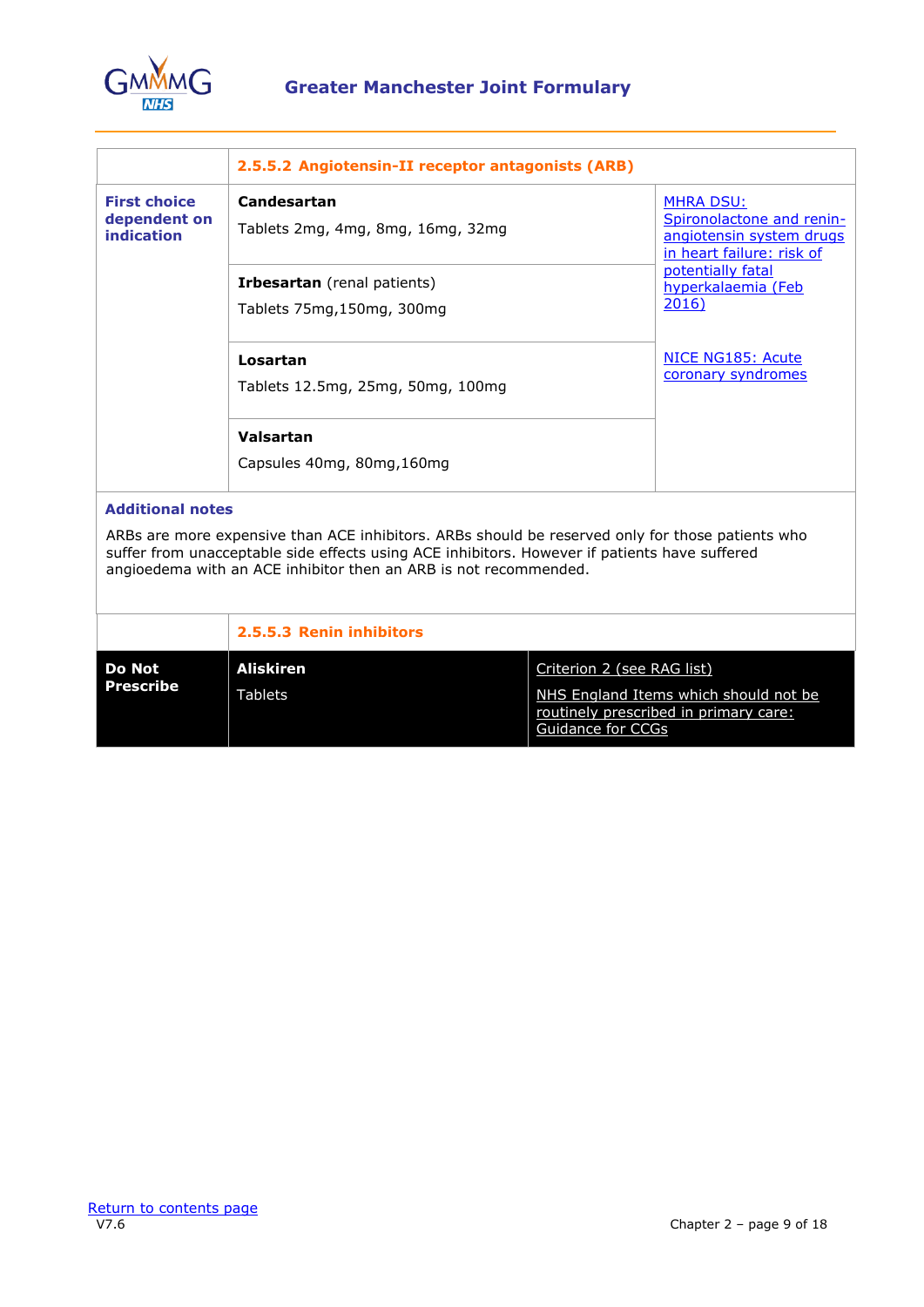

<span id="page-9-0"></span>

| <b>BNF chapter</b>                                | 2.<br><b>Cardiovascular system</b>                                                                                                                                                                                                                                                                      |                                                                                                                                                               |
|---------------------------------------------------|---------------------------------------------------------------------------------------------------------------------------------------------------------------------------------------------------------------------------------------------------------------------------------------------------------|---------------------------------------------------------------------------------------------------------------------------------------------------------------|
| <b>Section</b>                                    | Nitrates, calcium-channel blockers, and potassium channel activators<br>2.6                                                                                                                                                                                                                             |                                                                                                                                                               |
| <b>Subsection</b>                                 | 2.6.1 Nitrates                                                                                                                                                                                                                                                                                          |                                                                                                                                                               |
|                                                   | <b>Glyceryl trinitrate</b><br>Spray 400micrograms<br>Sublingual tablets 300micrograms,<br>500micrograms<br><b>Isosorbide mononitrate</b><br>Modified release tablets 60mg<br>Branded generics are available at different<br>acquisition cost. Follow local guidance.<br>Tablets 10mg, 20mg              | NICE NG106: Heart failure<br>NICE CG126: Stable angina                                                                                                        |
|                                                   |                                                                                                                                                                                                                                                                                                         |                                                                                                                                                               |
| <b>Subsection</b>                                 | 2.6.2 Calcium-channel inhibitors                                                                                                                                                                                                                                                                        |                                                                                                                                                               |
|                                                   | Amlodipine (first choice dihydropyridine)<br>Tablets 5mg, 10mg<br>Lercanidipine (alternative dihydropyridine)<br>Tablets 10mg, 20mg                                                                                                                                                                     | NICE NG136: Hypertension<br>NICE NG106: Heart failure<br>NICE CG126: Stable angina                                                                            |
| <b>First choice</b><br>dependant on<br>indication | <b>Diltiazem</b><br>Modified release tablets 60mg (generic)<br>Modified release tablets/capsules - 90mg,<br>120mg, 180mg, 200mg, 240mg, 300mg.<br>Prescribe by brand, not interchangeable.<br>Verapamil<br>Tablets 40mg, 80mg, 120mg, 160mg<br>Modified release tablets/capsules 120mg,<br>180mg, 240mg | NICE NG185: Acute coronary<br>syndromes<br>NICE CG180: Atrial fibrillation<br>NICE CG126: Stable angina<br><b>GMMMG</b> guide to generic brand<br>prescribing |
| Do Not<br><b>Prescribe</b>                        | Trandolapril/verapamil combination<br>(Tarka <sup>®</sup> )<br>Capsules (product discontinued)                                                                                                                                                                                                          | Criterion 2 (see RAG list)                                                                                                                                    |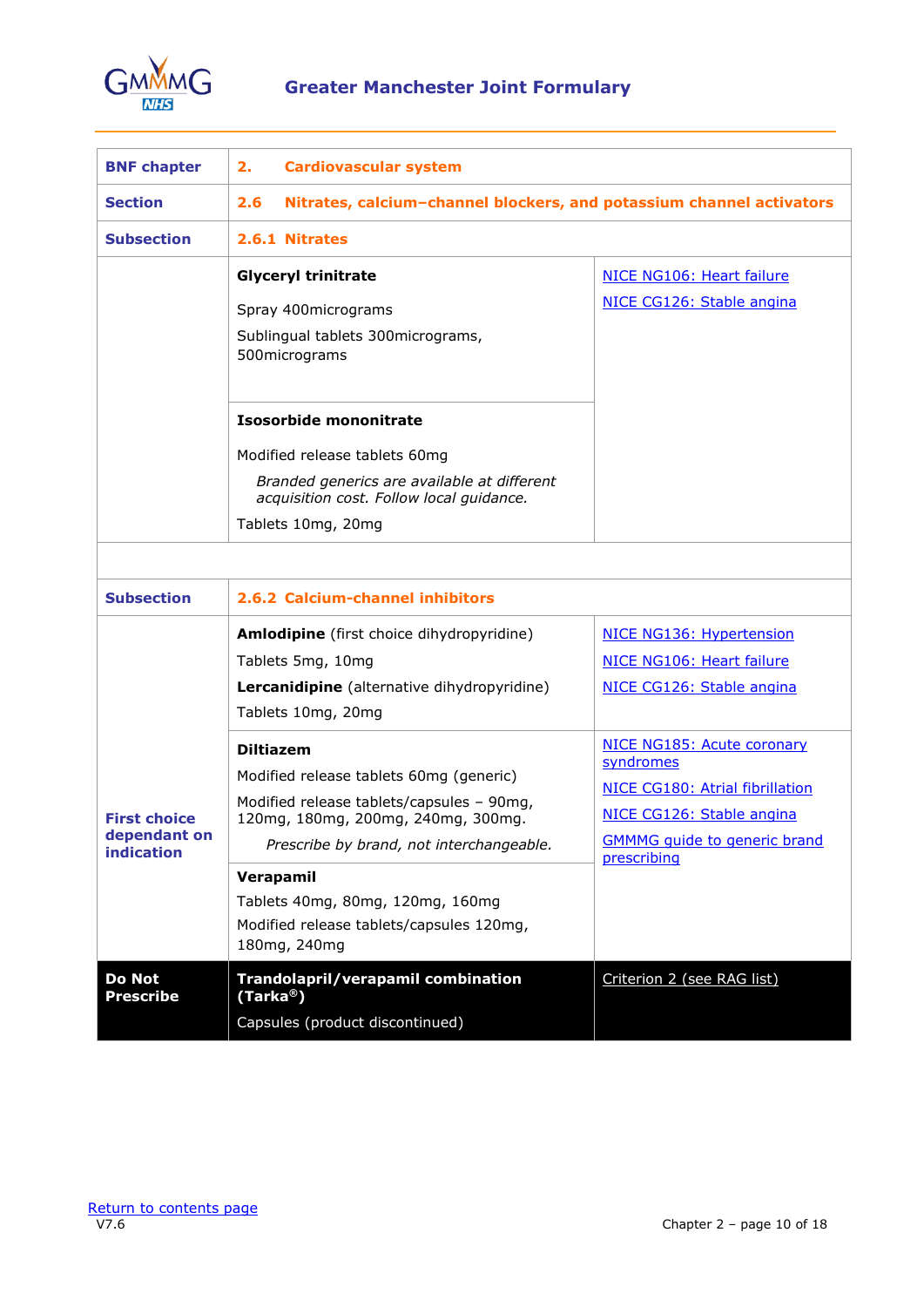

| <b>Subsection</b>                                        | 2.6.3 Other anti-anginal drugs                                                                                                                                                            |                                                                                                                                                                                                                                                                                                                                                   |  |
|----------------------------------------------------------|-------------------------------------------------------------------------------------------------------------------------------------------------------------------------------------------|---------------------------------------------------------------------------------------------------------------------------------------------------------------------------------------------------------------------------------------------------------------------------------------------------------------------------------------------------|--|
| <b>First choice</b><br>dependant on<br><b>indication</b> | <b>Ivabradine</b> (specialist initiation only)<br>Tablets 5mg, 7.5mg<br><b>Nicorandil</b><br>Tablets 10mg, 20mg<br>Ranolazine (specialist initiation only)<br>Tablets 375mg, 500mg, 750mg | <b>Gn</b> following specialist initiation<br>NICE TA 267: ivabradine<br>MHRA DSU: Ivabradine: carefully<br>monitor for bradycardia<br>MHRA DSU: Ivabradine and the<br>risk of cardiac side effects<br>MHRA DSU: Nicorandil (Ikorel):<br>now for second-line treatment for<br>angina - risk of ulcer<br>complications<br>NICE CG126: Stable angina |  |
| <b>Subsection</b>                                        | 2.6.4 Peripheral vasodilators and related drugs                                                                                                                                           |                                                                                                                                                                                                                                                                                                                                                   |  |
|                                                          | Naftidrofuryl<br>Capsules 100mg                                                                                                                                                           | NICE TA223: Peripheral arterial<br>disease - naftidrofuryl oxalate                                                                                                                                                                                                                                                                                |  |
| <b>Do Not</b><br><b>Prescribe</b>                        | Cilostazol (Pletal®)<br><b>Tablets</b><br>Inositol nicotinate (Hexopal®)<br><b>Tablets</b>                                                                                                | Criterion 2 (see RAG list)<br>Criterion 1 (see RAG list)                                                                                                                                                                                                                                                                                          |  |
|                                                          | Pentoxifylline (Triental®)<br><b>Tablets</b>                                                                                                                                              | Criterion 1 (see RAG list)                                                                                                                                                                                                                                                                                                                        |  |
|                                                          | Moxisylyte (Opilon®)<br><b>Tablets</b>                                                                                                                                                    | Criterion 1 (see RAG list)                                                                                                                                                                                                                                                                                                                        |  |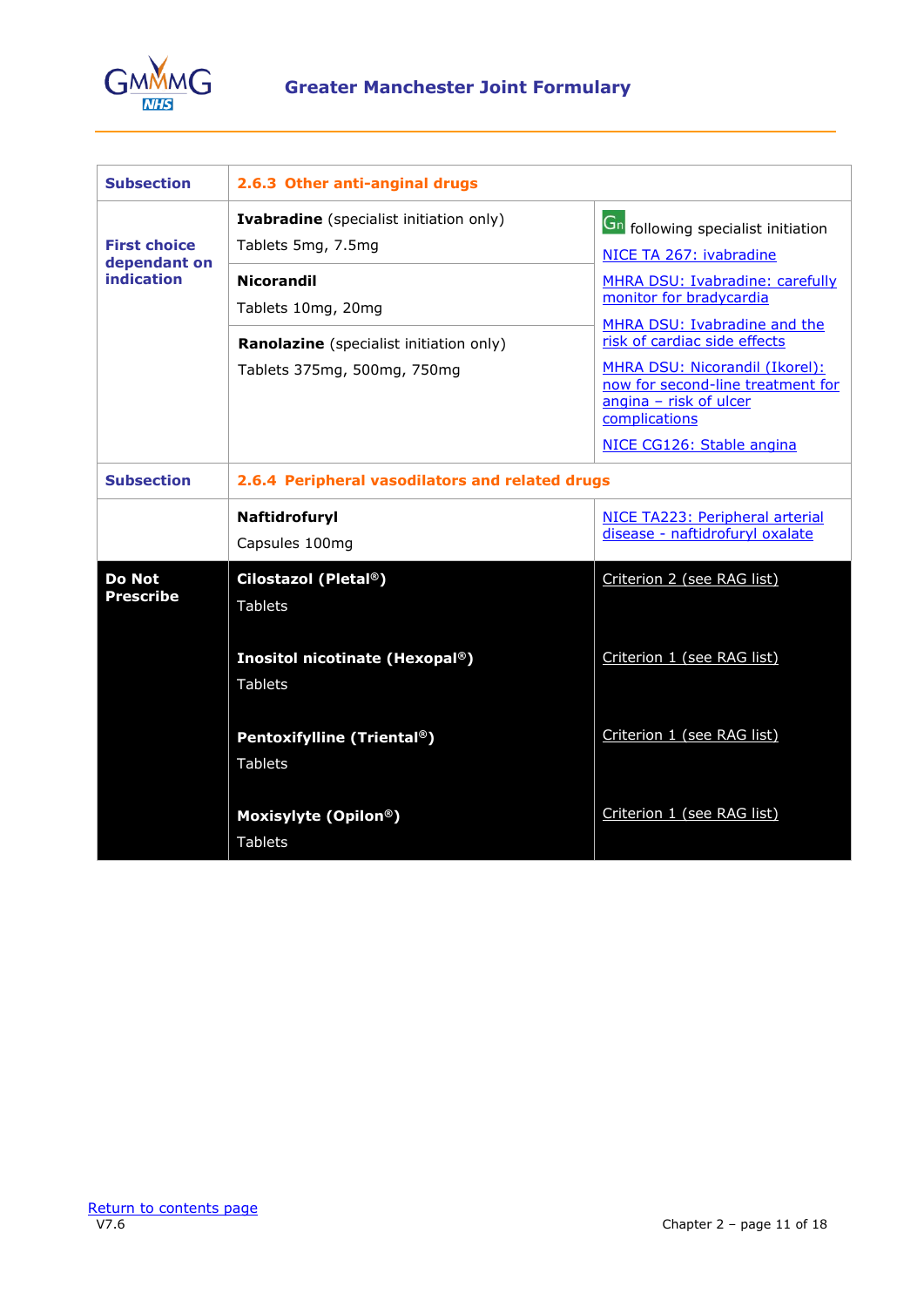

<span id="page-11-0"></span>

| <b>BNF chapter</b>                         | 2.<br><b>Cardiovascular system</b>                                                                                      |                                                                                                                                                                                                                                                                                                                                                                                                                    |  |
|--------------------------------------------|-------------------------------------------------------------------------------------------------------------------------|--------------------------------------------------------------------------------------------------------------------------------------------------------------------------------------------------------------------------------------------------------------------------------------------------------------------------------------------------------------------------------------------------------------------|--|
| <b>Section</b>                             | <b>Anticoagulants</b><br>2.8                                                                                            |                                                                                                                                                                                                                                                                                                                                                                                                                    |  |
| <b>Subsection</b>                          | 2.8.1 Parenteral anticoagulants                                                                                         |                                                                                                                                                                                                                                                                                                                                                                                                                    |  |
| <b>Low molecular</b><br>weight<br>heparins | Choice of low molecular heparin as<br>per local policies for prophylaxis and<br>treatment of venous<br>thromboembolism. | NICE NG158: Venous thromboembolic<br>diseases: diagnosis, management and<br>thrombophilia testing<br>NICE NG89: Venous thromboembolism in<br>over 16s: reducing the risk of hospital-<br>acquired DVT or PE<br>NG191: COVID-19 rapid quideline:<br>managing COVID-19<br><b>R</b> , Gn specialist initiation, Gn specialist<br>advice<br>RAG status varies with indication. Please<br>see RAG list for more detail. |  |
| <b>Factor Xa</b><br><b>inhibitors</b>      | Fondaparinux<br>Solution for injection                                                                                  | R, Gn specialist initiation, Gn specialist<br>advice<br>RAG status varies with indication. Please<br>see RAG list for more detail.<br>NG185: Acute coronary syndromes                                                                                                                                                                                                                                              |  |
| <b>Hirudins</b>                            | <b>Bivalirudin</b> (secondary care use only)                                                                            | <sup>R</sup><br>NICE TA230: Bivalirudin for the treatment<br>of STEMI                                                                                                                                                                                                                                                                                                                                              |  |
| <b>Subsection</b>                          | 2.8.2 Oral anticoagulants                                                                                               |                                                                                                                                                                                                                                                                                                                                                                                                                    |  |

## **NB: There is no preferred 1st line agent – drugs appear in alphabetical order.**

NICE, in collaboration with Keele University, have produced a [decision support tool](https://www.anticoagulation-dst.co.uk/) designed to assist UK healthcare professionals in the appropriate prescribing of anticoagulation therapy for the prevention of stroke in patients with atrial fibrillation.

[MHRA DSU: Warfarin and other anticoagulants: monitoring of patients during the COVID-19 pandemic,](https://www.gov.uk/drug-safety-update/warfarin-and-other-anticoagulants-monitoring-of-patients-during-the-covid-19-pandemic)  **[Sept 2020](https://www.gov.uk/drug-safety-update/warfarin-and-other-anticoagulants-monitoring-of-patients-during-the-covid-19-pandemic)** 

[NPSA alert: Inappropriate anticoagulation of patients with a mechanical heart valve, July 2021](https://www.england.nhs.uk/publication/national-patient-safety-alert-inappropriate-anticoagulation-of-patients-with-a-mechanical-heart-valve/)

|                                | G <sub>n</sub>                                                                      |
|--------------------------------|-------------------------------------------------------------------------------------|
| Apixaban<br>Tablets 2.5mg, 5mg | NICE TA245: Apixaban for prophylaxis of VTE post<br>hip and knee surgery            |
|                                | NICE TA275: Apixaban for preventing stroke and<br>SE in non-valvular AF             |
|                                | NICE TA341: Apixaban for the treatment and<br>secondary prevention of DVT and/or PE |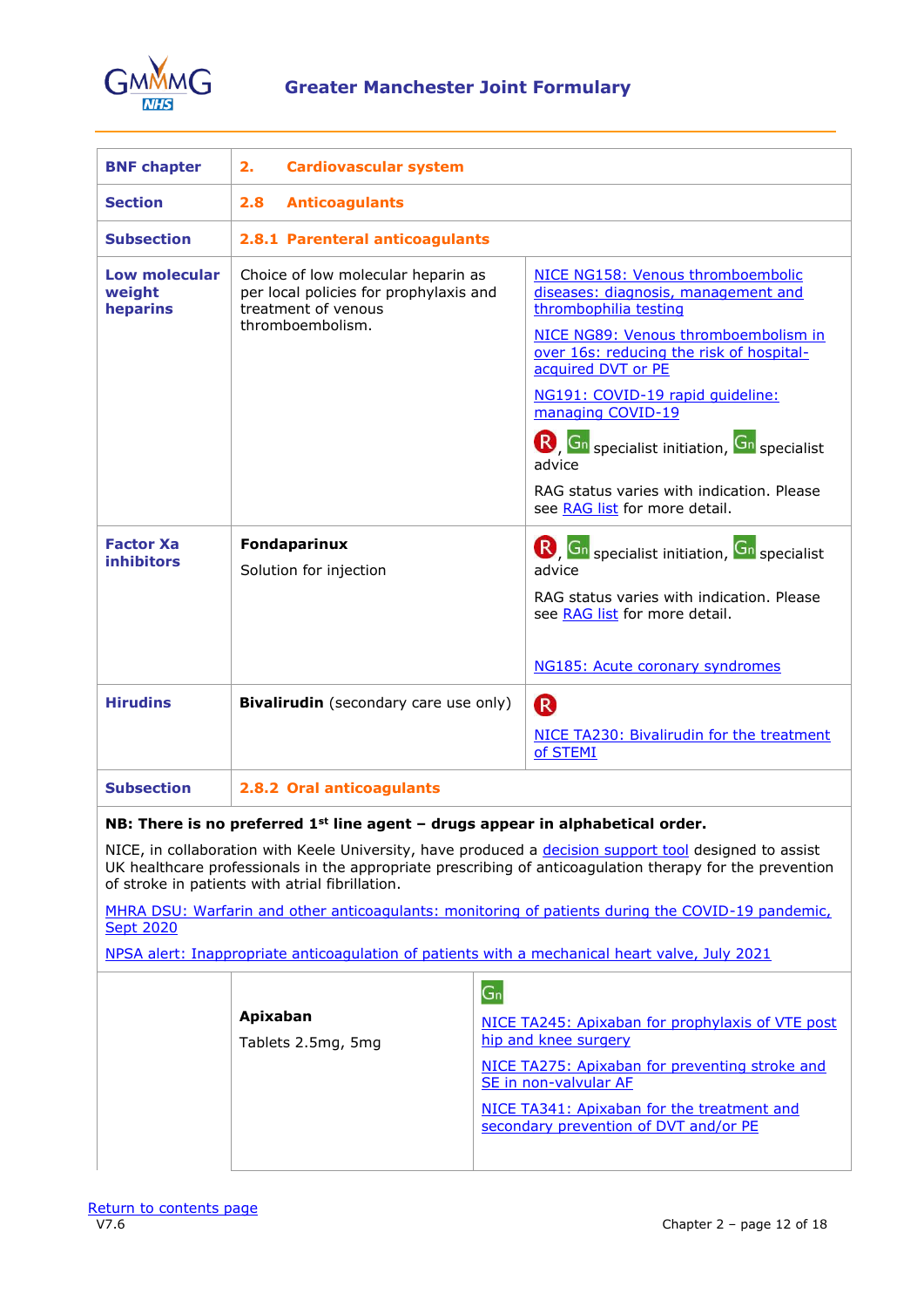

| <b>First choice</b><br>dependant on<br>indication | Dabigatran<br>Capsules 75mg, 110mg,<br>150 <sub>mg</sub> | $G_n$<br>NICE TA157: Dabigatran for prophylaxis of VTE<br>post hip or knee surgery<br>NICE TA249: Dabigatran for prevention of stroke<br>and SE in AF<br>NICE TA327: Dabigatran etexilate for the<br>treatment and secondary prevention of DVT and/or<br>PE                                                                                                                                                                                                                                                                                                                                                                                                                                                                                                  |
|---------------------------------------------------|----------------------------------------------------------|--------------------------------------------------------------------------------------------------------------------------------------------------------------------------------------------------------------------------------------------------------------------------------------------------------------------------------------------------------------------------------------------------------------------------------------------------------------------------------------------------------------------------------------------------------------------------------------------------------------------------------------------------------------------------------------------------------------------------------------------------------------|
|                                                   | Edoxaban▼<br>Tablets 30mg, 60mg                          | $G_n$<br>NICE TA354: Edoxaban for treating and for<br>preventing DVT and PE<br>NICE TA355: Edoxaban for preventing stroke and<br>systemic embolism in people with non-valvular AF                                                                                                                                                                                                                                                                                                                                                                                                                                                                                                                                                                            |
|                                                   | $Rivaroxaban$ $\blacktriangledown$                       | For management of CAD/PAD:                                                                                                                                                                                                                                                                                                                                                                                                                                                                                                                                                                                                                                                                                                                                   |
|                                                   | Tablets 2.5mg, 10mg, 15mg,<br>20 <sub>mg</sub>           | <b>Gn</b> following specialist recommendation.<br>Treatment should be reviewed at least annually by<br>GP. Supportive material in development.<br>NICE TA607: Rivaroxaban for preventing<br>atherothrombotic events in people with coronary<br>or peripheral artery disease<br><b>For other licensed indications:</b><br>$G_n$<br>NICE TA170: Rivaroxaban for prevention of VTE<br>post hip or knee surgery prophylaxis<br>NICE TA256: Rivaroxaban for prevention of stroke<br>and SE in AF<br>NICE TA261: Rivaroxaban for treatment of DVT<br>and prevention of recurrent DVT and PE<br>NICE TA287: Rivaroxaban for treating PE and<br>preventing recurrent VTE<br>NICE TA335: Rivaroxaban for preventing adverse<br>outcomes after acute management of ACS |
|                                                   |                                                          | MHRA DSU: Rivaroxaban (Xarelto V) after<br>transcatheter aortic valve replacement: increase in<br>all-cause mortality, thromboembolic and bleeding<br>events in a clinical trial, Oct 2018<br>MHRA DSU: Erythromycin: drug interaction with<br>rivaroxaban, Dec 2020                                                                                                                                                                                                                                                                                                                                                                                                                                                                                         |
|                                                   | Warfarin<br>Tablets 1mg, 3mg, 5mg                        | NICE NG158: Venous thromboembolic diseases:<br>diagnosis, management and thrombophilia testing                                                                                                                                                                                                                                                                                                                                                                                                                                                                                                                                                                                                                                                               |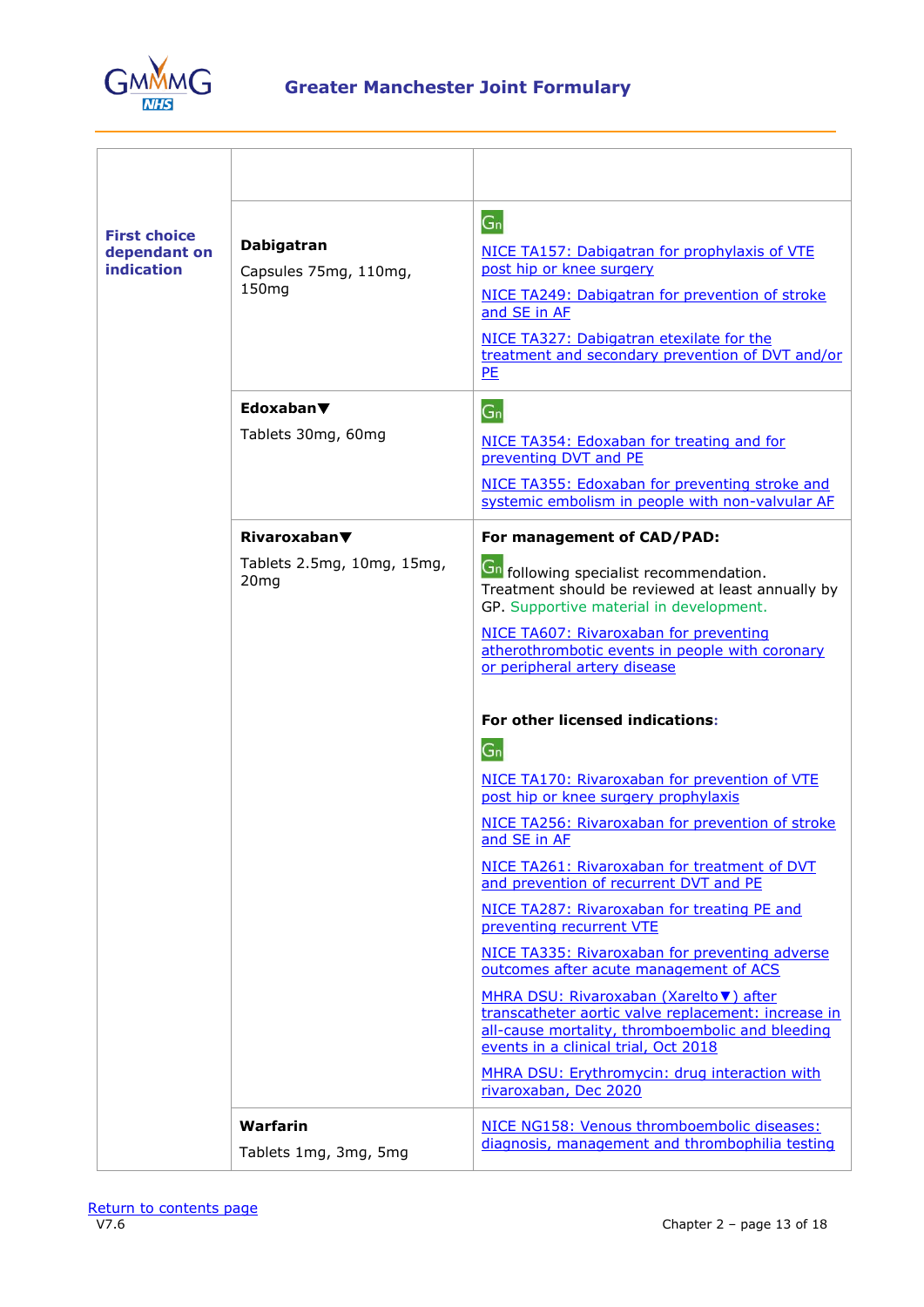

|                                                        |                                                                                                        | MHRA DSU: Miconazole (Daktarin): over-the-<br>counter oral gel contraindicated in patients taking<br>warfarin, Sep 2017 |  |
|--------------------------------------------------------|--------------------------------------------------------------------------------------------------------|-------------------------------------------------------------------------------------------------------------------------|--|
| <b>Alternatives</b>                                    | Acenocoumarol                                                                                          | NICE NG158: Venous thromboembolic diseases:<br>diagnosis, management and thrombophilia testing                          |  |
|                                                        | Tablets 1mg                                                                                            |                                                                                                                         |  |
| <b>Reversal agents</b>                                 |                                                                                                        |                                                                                                                         |  |
| <b>Apixaban &amp;</b><br>rivaroxaban<br>reversal agent | Andexanet alfa ▼<br>Intravenous use<br>200 mg powder for solution<br>for infusion                      | $\overline{\mathsf{R}}$<br>NICE TA697: Andexanet alfa for reversing<br>anticoagulation from apixaban or rivaroxaban     |  |
| <b>Dabigatran</b><br>reversal agent                    | Idarucizumab $\blacktriangledown$<br>Intravenous use<br>2.5 g/50 mL solution for<br>injection/infusion | $\mathsf R$                                                                                                             |  |

## **Additional notes**

Restrictions on supply of different strengths of warfarin will vary according to local policy. Choice of oral anticoagulant for orthopaedic thromboprophylaxis; apixaban, dabigatran, or rivaroxaban dependant on local protocol. Total supply made from hospital as per local agreements/policies.

[NICE NG89: Venous thromboembolism in over 16s: reducing the risk of hospital-acquired deep vein](https://www.nice.org.uk/guidance/ng89)  [thrombosis or pulmonary embolism](https://www.nice.org.uk/guidance/ng89)

[NICE NG196: Atrial fibrillation: diagnosis and management](https://www.nice.org.uk/guidance/ng196)

[MHRA Safety Update 2016: Warfarin and calciphylaxis](https://www.gov.uk/drug-safety-update/warfarin-reports-of-calciphylaxis)

[MHRA Safety Update 2013: NOACs and the risk of serious haemorrhage](https://www.gov.uk/drug-safety-update/new-oral-anticoagulants-apixaban-eliquis-dabigatran-pradaxa-and-rivaroxaban-xarelto)

[MHRA Safety Update 2020: Direct-acting oral anticoagulants \(DOACs\): reminder of bleeding risk,](https://www.gov.uk/drug-safety-update/direct-acting-oral-anticoagulants-doacs-reminder-of-bleeding-risk-including-availability-of-reversal-agents)  [including availability of reversal agents](https://www.gov.uk/drug-safety-update/direct-acting-oral-anticoagulants-doacs-reminder-of-bleeding-risk-including-availability-of-reversal-agents)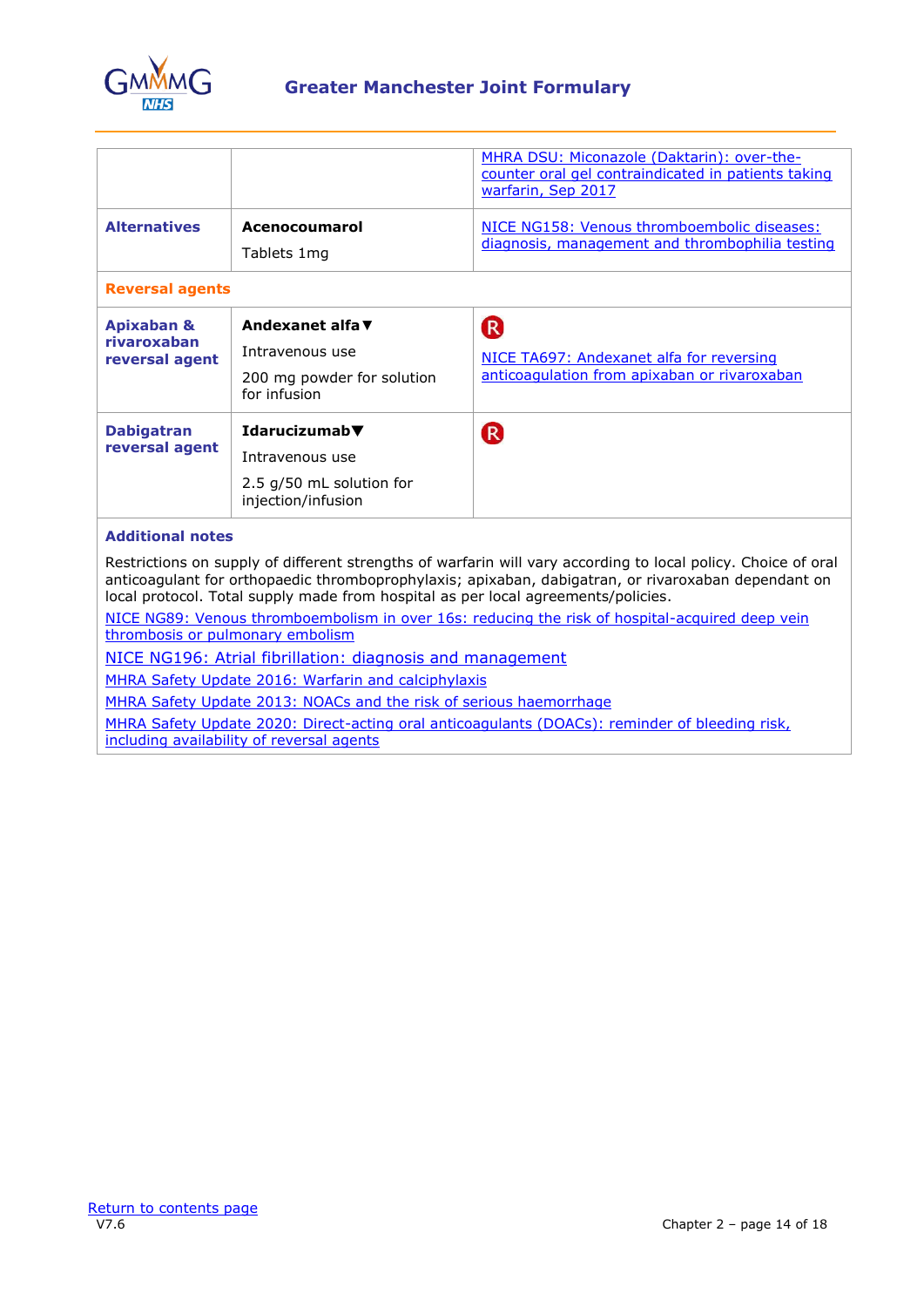

<span id="page-14-0"></span>

| <b>BNF chapter</b>                                | <b>Cardiovascular system</b><br>2.                                            |                                                                                                       |  |
|---------------------------------------------------|-------------------------------------------------------------------------------|-------------------------------------------------------------------------------------------------------|--|
| <b>Section</b>                                    | 2.9<br><b>Antiplatelet drugs</b>                                              |                                                                                                       |  |
| <b>First choice</b><br>dependant on<br>indication | <b>Aspirin</b><br>Dispersible tablets 75mg, 300mg                             | NICE NG185: Acute coronary<br>syndromes                                                               |  |
|                                                   |                                                                               | NICE NG128: Stroke and transient<br>ischaemic attack in over 16s:<br>diagnosis and initial management |  |
|                                                   | Clopidogrel                                                                   | NICE CG180: Atrial fibrillation                                                                       |  |
|                                                   | Tablets 75mg                                                                  | NICE CG107: Hypertension in<br>pregnancy                                                              |  |
|                                                   |                                                                               | NICE NG89: Venous<br>thromboembolism in over 16s:<br>reducing the risk of hospital-                   |  |
|                                                   | <b>Dipyridamole</b>                                                           | acquired DVT or PE                                                                                    |  |
|                                                   | Modified release capsules 200mg                                               | MHRA DSU: clopidogrel, Dec 2013                                                                       |  |
|                                                   |                                                                               | NICE TA210: Clopidogrel /<br>dipyridamole MR for prevention of<br>occlusive vascular events           |  |
|                                                   | <b>Prasugrel</b> ( <b>Gn</b> specialist initiation only)<br>Tablets 5mg, 10mg | NICE TA236: Ticagrelor for ACS                                                                        |  |
|                                                   |                                                                               | MHRA DSU: prasugrel, May 2011                                                                         |  |
|                                                   |                                                                               | NICE TA317: Prasugrel with<br>percutaneous coronary intervention                                      |  |
|                                                   | Ticagrelor (Cn specialist initiation only)                                    | for treating ACS                                                                                      |  |
|                                                   | Tablets 60mg, 90mg                                                            | NICE TA420: Ticagrelor for<br>preventing atherothrombotic events<br>after MI                          |  |
|                                                   |                                                                               | NICE NG208: Heart valve disease<br>presenting in adults                                               |  |
| <b>Alternatives</b>                               | Aspirin/dipyridamole<br>Modified release capsules 25mg/200mg                  | NICE TA210: Clopidogrel /<br>dipyridamole MR for prevention of<br>occlusive vascular events           |  |
| <b>Pericarditis</b>                               |                                                                               |                                                                                                       |  |
|                                                   | Colchicine U                                                                  | <b>Gn</b> following specialist initiation                                                             |  |
|                                                   | Tablets 500 micrograms                                                        | Unlicensed in this indication.                                                                        |  |
|                                                   |                                                                               | See GM prescribing information for<br>primary care.                                                   |  |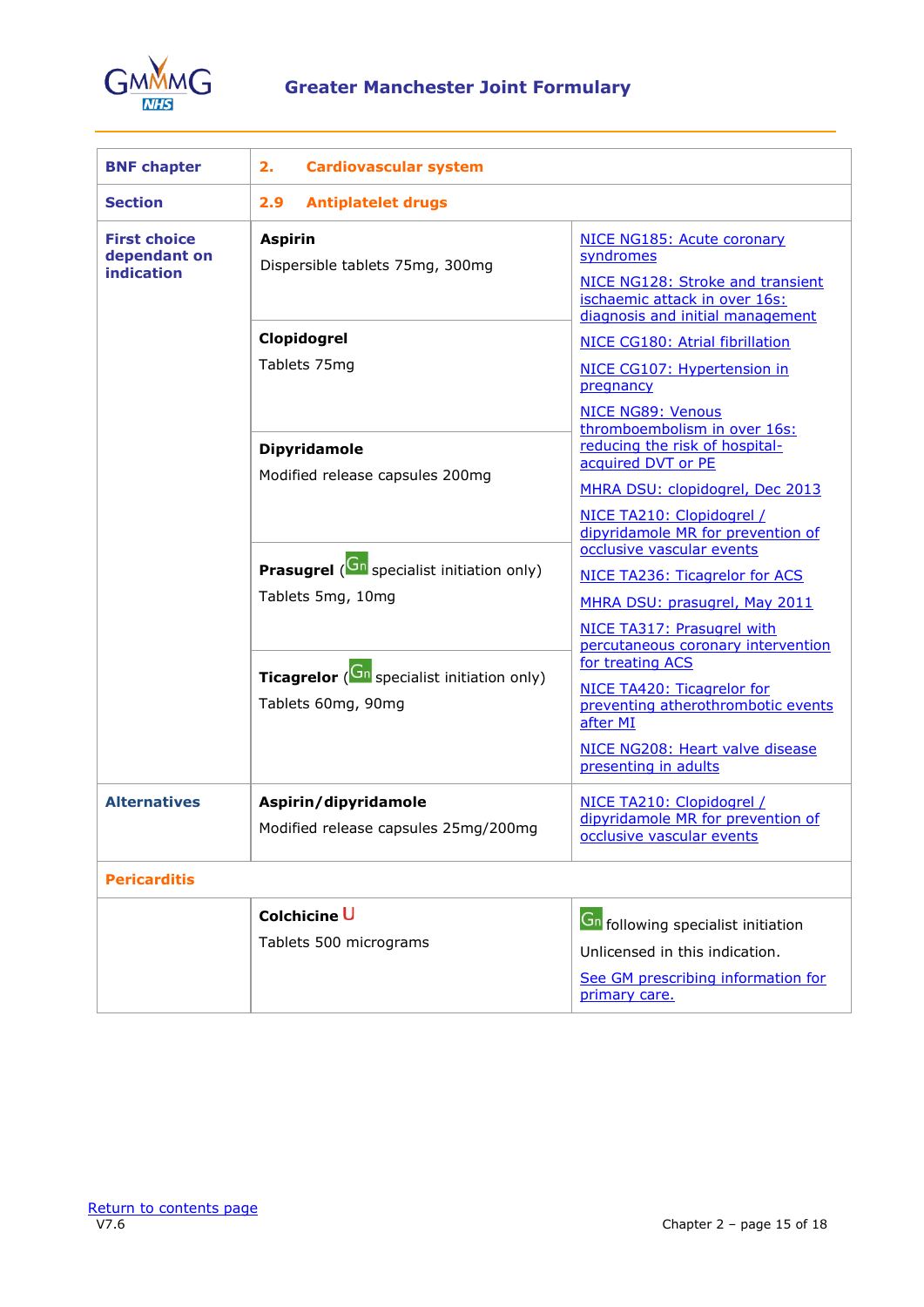

<span id="page-15-0"></span>

| <b>BNF</b> chapter                                                                                                                                                                                                                                                                                                                          | 2.   | <b>Cardiovascular system</b>                              |
|---------------------------------------------------------------------------------------------------------------------------------------------------------------------------------------------------------------------------------------------------------------------------------------------------------------------------------------------|------|-----------------------------------------------------------|
| <b>Section</b>                                                                                                                                                                                                                                                                                                                              | 2.10 | Stable angina, acute coronary syndromes, and fibrinolysis |
| 2.10.2 Fibrinolytic drugs (secondary care use only)<br><b>Subsection</b>                                                                                                                                                                                                                                                                    |      |                                                           |
| Thrombolytic drugs: NICE TA47: Glycoprotein IIb/IIIa inhibitors (partially updated by CG94), NICE TA52:<br>Myocardial infarction - thrombolysis, NICE TA264: Stroke (acute, ischaemic) - alteplase are recommended<br>for use in accordance with local care pathways and following NICE guidance: NICE CG94: Unstable angina<br>and NSTEMI. |      |                                                           |

<span id="page-15-1"></span>

| <b>BNF chapter</b> | <b>Cardiovascular system</b><br>2.            |                                        |
|--------------------|-----------------------------------------------|----------------------------------------|
| <b>Section</b>     | 2.11 Antifibrinolytics drugs and haemostatics |                                        |
|                    | Tranexamic acid<br>Tablets 500mg              | NICE CG44: Heavy<br>menstrual bleeding |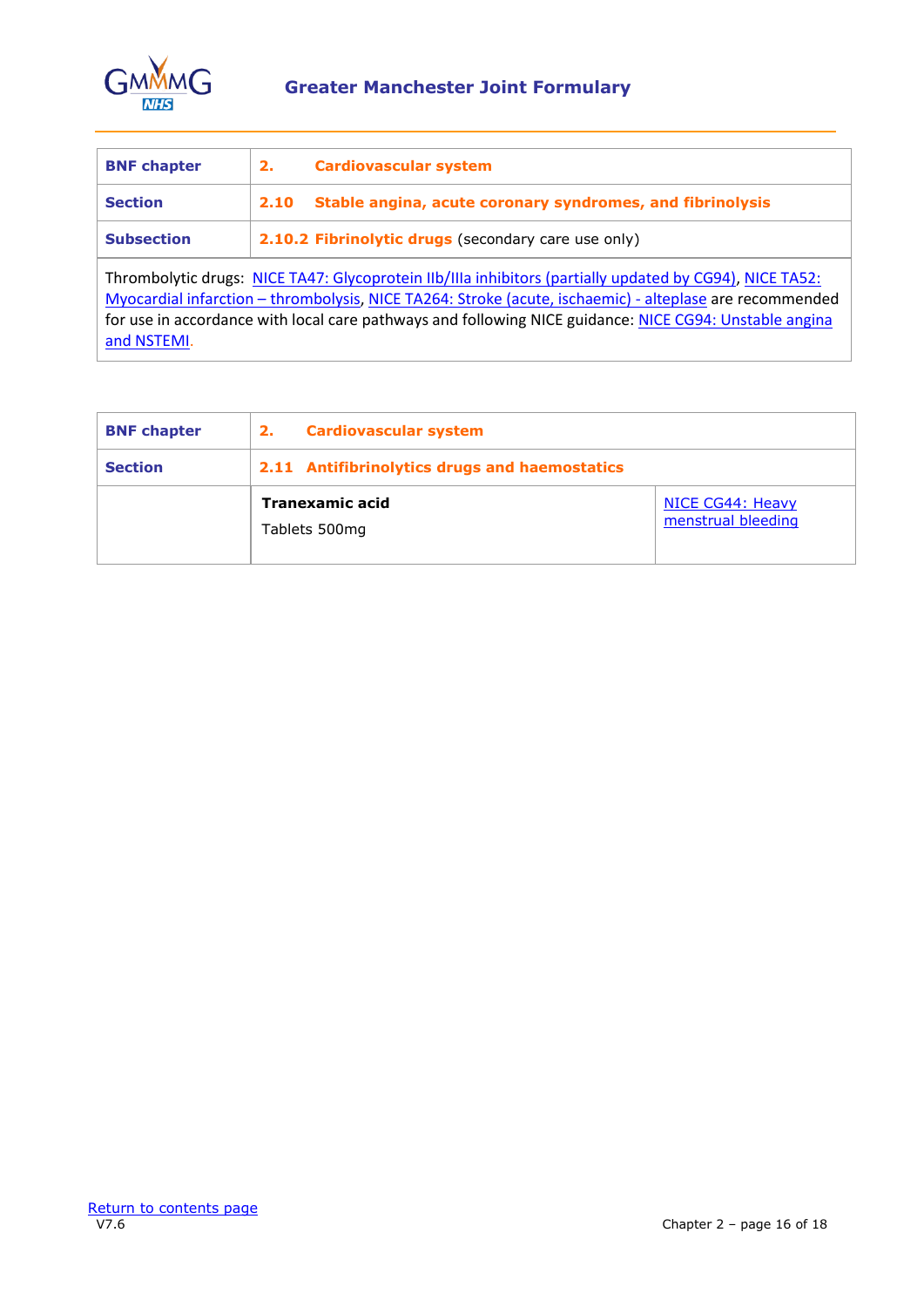

<span id="page-16-0"></span>

| <b>BNF chapter</b>                                                       | 2.<br><b>Cardiovascular system</b>                                                                                                                                                                                                                                                     |                                                                                                                                                                                                                                                                                 |
|--------------------------------------------------------------------------|----------------------------------------------------------------------------------------------------------------------------------------------------------------------------------------------------------------------------------------------------------------------------------------|---------------------------------------------------------------------------------------------------------------------------------------------------------------------------------------------------------------------------------------------------------------------------------|
| <b>Section</b>                                                           | 2.12<br><b>Lipid regulating drugs</b>                                                                                                                                                                                                                                                  |                                                                                                                                                                                                                                                                                 |
| <b>Statins</b>                                                           |                                                                                                                                                                                                                                                                                        |                                                                                                                                                                                                                                                                                 |
| <b>First choice</b>                                                      | <b>Atorvastatin</b><br>Tablets 10mg, 20mg, 40mg, 80mg                                                                                                                                                                                                                                  | NICE CG181: Lipid modification<br>NICE NG28: Type 2 diabetes in                                                                                                                                                                                                                 |
| <b>Alternative</b>                                                       | Simvastatin<br>Tablets 20mg, 40mg<br>Rosuvastatin<br>Tablets, 5mg, 10mg, 20mg, 40mg<br><b>Pravastatin</b><br>Tablets 20mg, 40mg<br>As a lower intensity statin pravastatin should be<br>reserved for those patients unable to tolerate<br>atorvastatin or simvastatin; see NICE CG181. | adults<br>NICE CG71: Familial<br>hypercholesterolaemia<br>NICE NG185: Acute coronary<br>syndromes<br>MHRA DSU: Statins, Jan 2008<br><b>GMMMG: PCSK9 inhibitors in</b><br>the treatment of<br>hypercholesterolaemia                                                              |
| <b>Do Not</b><br><b>Prescribe</b><br><b>Other lipid regulating drugs</b> | <b>Atorvastatin</b><br>30mg and 60 mg preparations                                                                                                                                                                                                                                     | Criterion 2 (see RAG list)                                                                                                                                                                                                                                                      |
|                                                                          | <b>Bempedoic acid</b><br>180 mg tablets<br>To be used together with ezetimibe in line with NICE<br><b>TA694</b><br><b>Bempedoic acid/ezetimibe</b><br>180 mg/10 mg tablets                                                                                                             | <b>Gn</b> following specialist initiation<br>NICE TA694: Bempedoic acid<br>with ezetimibe for treating<br>primary hypercholesterolaemia<br>or mixed dyslipidaemia                                                                                                               |
|                                                                          | Colestyramine<br>Powder 4g sachet                                                                                                                                                                                                                                                      | NICE CG71: Familial<br>hypercholesterolaemia                                                                                                                                                                                                                                    |
|                                                                          | <b>Ezetimibe</b><br>Tablets 10mg<br>As per <b>TA385</b> as an option:<br>in those patients who are unable to take a statin<br>or are intolerant to statins, or<br>for concomitant use in those patients unable to<br>$\bullet$<br>tolerate higher doses of statins                     | NICE NG28: Type 2 diabetes in<br>adults<br>NICE CG71: Familial<br>hypercholesterolaemia<br>CG181: cardiovascular disease<br>(including lipid modification)<br>NICE TA385: Ezetimibe for<br>treating primary heterozygous-<br>familial and non-familial<br>hypercholesterolaemia |